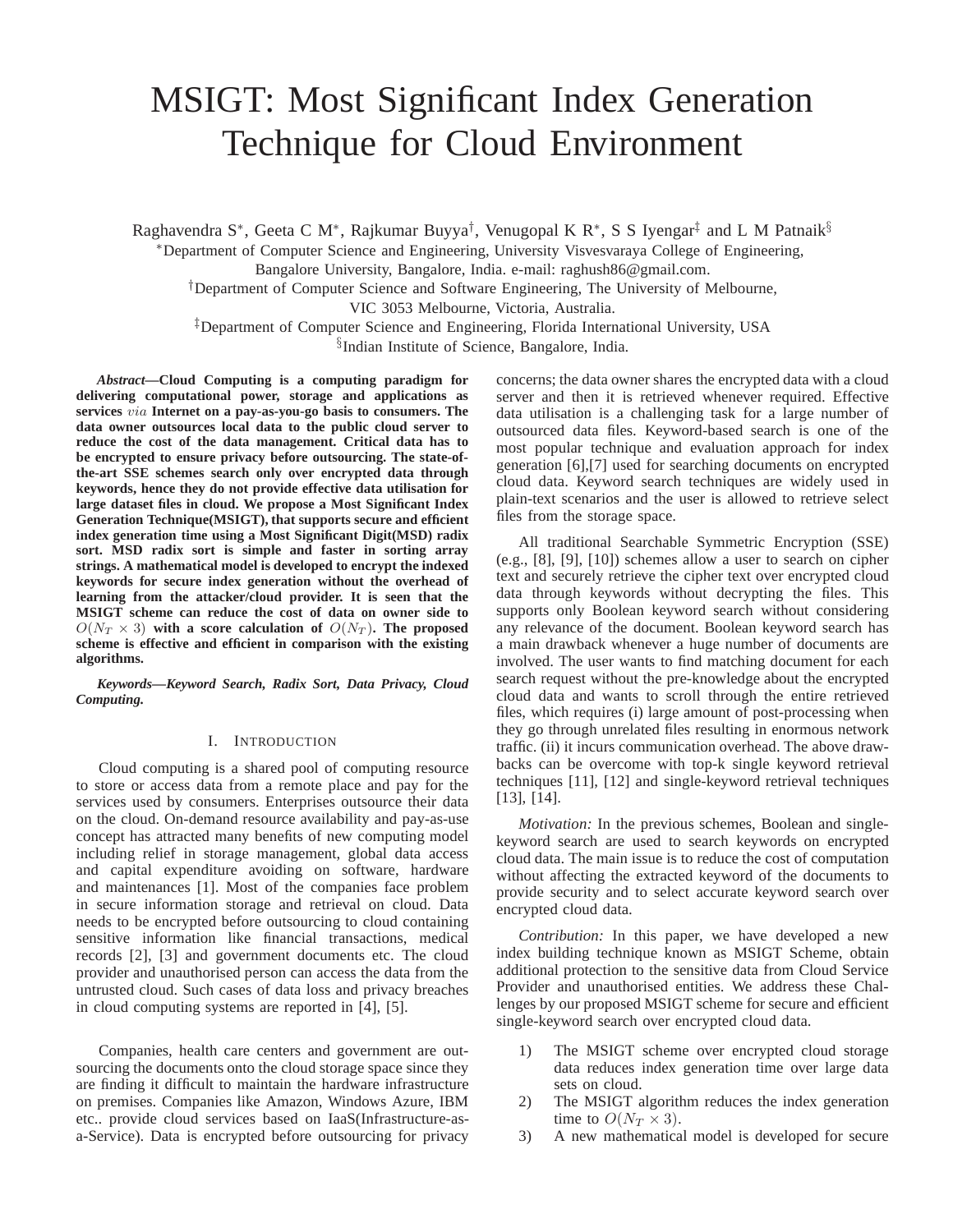index contruction, without learning anything about keyword from unauthorised entities.

*Organisation:* The rest of this paper is organised as follows: Related works are discussed in Section 2. Background work with respect to traditional schemes is presented in section 3. Problem statement and system model are explained in section 4. In section 5, the proposed Searchable Encryption Scheme is developed. Performance Analysis is given in section 6. Conclusions are presented in section 7.

## II. LITERATURE SURVEY

We discusses various state-of-the-art technique focused on secure keyword search on data storage in cloud computing environments. We also identify their strength and weakness. In rest of paper we demonstrate how our scheme overcomes those weaknesses.

Ranked searchable encryption schemes are explored in [11],[15], [16] over encrypted cloud data. The secure ranked keyword search schemes are stronger security definition compared to SSE. The Order Persevering Mapping(OPM) technique is used in [11],[15],[16] for ranking the searched file over encrypted cloud data. The OPM technique protects the sensitive score information from the cloud provider. OPM method is highly efficient but they lead to collisions in the network and increases computation cost. One-to-many OPM technique is presented in [15],[16] for secure term frequency.Sun *et al.,* [15] developed a Secure Ranked Semantic Keyword Search (RSS) over encrypted cloud data. A fuzzy solution contributes to search the semantic keyword on encrypted cloud data. The data owner generates a piece of metadata for each file and uploads the encrypted set of metadata and collection of document to the cloud. Semantic search returns exactly matched semantically related files to the queried keyword.

Ning et al., [13] Searchable encryption technique is helpful for retrieving documents from the cloud data centres. A secure k-Nearest Neighbour (kNN) technique was implemented in MRSE Scheme, in which two threat models Cipher-text Model and Background Model are investigated with respect to privacy and efficiency in multi-keyword ranked search. Orecik et al., [17] proposed an efficient privacy-preserving search over encrypted cloud data that utilises minhash functions to improve the precision rate. The advantages of this scheme are multi keyword search in a single query and effective ranking capability based on term frequency and inverse document frequency. Secure Multi-Keyword Search Method is efficient, effective and privacy-preserving but the server computation is more.

Sun et al., [18] The index tree is constructed based on vector space model to provide flexible update operations. Cosine similarity measures gives accurate ranked search result. Greedy depth-first traverse strategy algorithm and the known cipher-text threat model are used to improve search efficiency and security. Dynamic multi-keyword ranked search scheme have communication and storage overhead. Sun et al., [19] presented a tree-based index structure and multi-dimensional (MD) algorithm gives better search efficiency than linear search. The search process is verifiable in case the user wants to confirm authenticity of the returned search results. Performance is improved in terms of efficiency and privacy but computation complexity is high.

### III. BACKGROUND WORK

Yu et al., [20] have developed Searchable Encryption(TRSE) technique supporting top-k multi keyword extraction from the cloud storage system. Searchable Symmetric Encryption (SSE) technique is used to retrieve encrypted data over cloud. The homomorphic encryption is implemented to rank the searched data. The TRSE technique ensures security for small datasets. The user encrypts and send the ciphertext to the cloud server. The size of the cipher-text is too large. Therefore, the encrypted trapdoor size is too large for communication. The computation overhead on server side is dependent on  $tf - idf$  weights to calculate relevance score for each keyword search request.

#### *A. Vector Space Model*

The vector space model does not effectively work on large scale datasets [21]. The vector space model matrix involves keywords  $(w_i)$ , file identifiers  $ID_i$  and frequency score  $(S)$ . The index file takes more and unnecessary storage space. If the frequency is zero then the keyword  $(w_i)$  does not appear in the file  $ID_i$  but the memory is allocated to store the value zero which increases the search time because of a large number of zeros. In TRSE, the analysis is limited to 1000 keywords  $(w_i)$ . Homomorphic encryption computes entire matrix including zeros that incurs high computation overhead.

## *B. Radix Sort*

The radix sort is an algorithm to rearrange the string representation process over individual string either in ascending or descending order. It is a non-comparative and a linear sorting string algorithm . The string sorting algorithm sorts data by grouping keys which shares the same significant position and value. The string sorting are of two types: least significant digit (LSD) radix sort and MSD radix sort.

*1) MSD:* In MSMS scheme, function 1 focuses on MSD radix sort process. The string representation starts from the most significant digit and moves towards the least significant digit (left most string to right most string for each word). LSD radix sort works in different way. It is suitable for string like words (variable-length alphabets) and fixed-length integer. Counting sort for one level of buckets to group the keys is used. The indexes file  $I$  partitions into  $R$  pieces according to the first character and groups the elements with the same character into a bucket. It processes recursively sorting from left to the right of string in each bucket. Finally, all the buckets are concatenated in order.

*2) Counting Sort:* After MSD sorting, the string is processed with counting sort algorithm to count the objects of the bucket element [22]. An array  $A$  of  $n$  most significant elements is taken from the keywords in the range  $(1, 2, \ldots, k)$ . The counting sort keeps an auxiliary array  $C[i]$  range 1 to  $k$  initialised to zero. The algorithm makes a pass through input array A; for each element i of A, increments  $C[i]$  by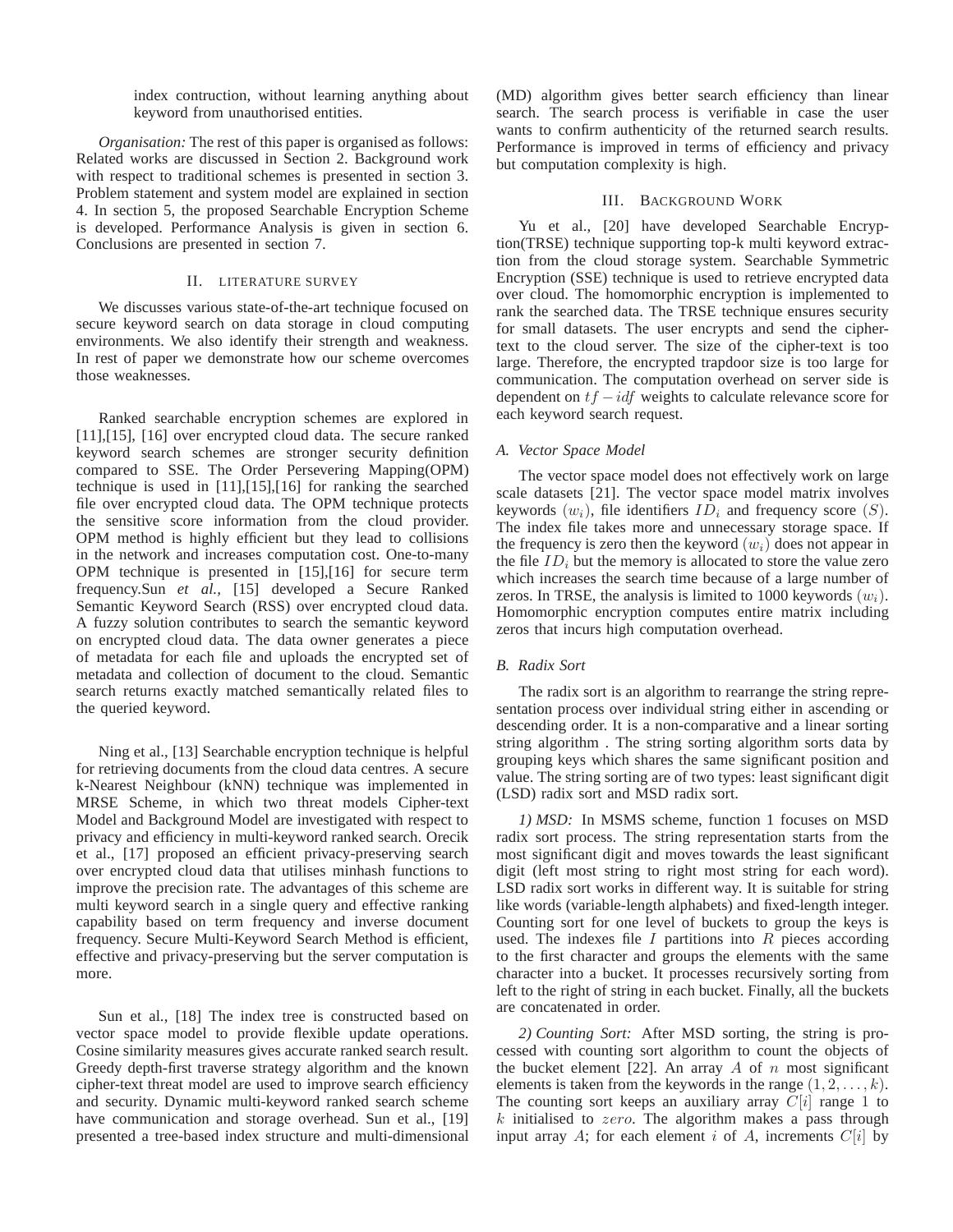

Fig. 1. System Architecture

1. The iteration is done for  $n$  elements of array  $A$  with time complexity of  $O(n)$  times and updates C. The index j values of C shows the number of times that j appears in A. The next step is to insert each element j with a total of  $C[j]$  times in the new list of  $C'$  and it computes with complexity  $O(k)$ . The total time taken for counting sort is of the order  $O(n + k)$ .

#### IV. PROBLEM STATEMENT AND SYSTEM MODEL

Consider *n* files to be outsourced on the cloud server of  $honest - but - curious \text{ model used in most of the SSE}$ scheme. This cloud server should act as an honest follower of the designed protocol. It should be curious enough to infer and analyse the word during message flow to learn additional information. The main objectives are to:

- reduce the secure index generation technique over encrypted cloud data without learning any extra information.
- reduce communication overhead.

## *A. System Model*

The architecture of encrypted cloud hosting services is shown in Figure 1. It contains three entities: data owner, data user and cloud server. The System provides most significant keyword search over encrypted cloud data

A collection of *n* data files  $F = (f_1, f_2, f_3, \dots, f_n)$  to be outsourced onto the cloud server in encrypted form and then provide keyword search services to authorised users. The files extract the m keywords  $W = (w_1, w_2, \dots, w_n)$  from each file to generate encrypted searchable index  $I''$  from  $F'$  and store both the index  $I^{\prime\prime}$  and encrypted file collection  $F'$  on the cloud.

The Data User is authorised to process multi-keyword search on encrypted cloud data. After conformation of authorisation, the trapdoor  $t_w$  of the keyword  $w_i$  is generated to send the encrypted search query on the cloud server. When data user submits the search query, the cloud server is searches the index  $I'$  and returns the relevant files to the data user. The ranked criteria is used to enhance the file retrieval accuracy of the search result. The data user can reduce the communication cost by sending the optimal value  $k$  along with trapdoor  $t_w$  and the cloud server sends back the top- $k$ search results relevant to the data user's interested keyword  $w_i$ .

The third party data storage and retrieval service hosts on cloud server. which is termed as honest-but-curious in our model because they are communicating with both data

| $_{\mu mbols}$     | Definition                                                            |
|--------------------|-----------------------------------------------------------------------|
|                    |                                                                       |
| F                  | The plain-text document collection to be outsourced as a set of       |
|                    | <i>n</i> data files $F = (f_1, f_2, f_3, , f_n)$ .                    |
| W                  | The extracted distinct keywords from the document collection          |
|                    | F, a set of m keywords $W = (w_1, w_2, \ldots, w_m)$ .                |
| I                  | The searchable index built from the document collection $F$ ,         |
|                    | denoted as $(I_1, I_2, \ldots, I_m)$ where each sub-index $I_i$ build |
|                    | from $F_i$ .                                                          |
| $t_{\nu}$          | The trapdoor generated for search request of keyword $W$ .            |
| $ID_{list}$        | The set of ranked identifiers of files in $F$ that contains keyword   |
|                    | $w_i$ .                                                               |
| $ID(f_i)$          | The file identifiers $f_i$ to locate the actual file.                 |
| S                  | Score is calculated by using term frequency $TF$ .                    |
| $\overline{a}$     | ASCII value of alphabets in each letter of the keyword.               |
| $\alpha(w_i)$      | Compute result for each extracted keyword from equation-2.            |
| D                  | Number of Documents.                                                  |
| T                  | Number of terms in each document.                                     |
| $N_T$              | Number of rows in index file.                                         |
| C                  | Number of columns in index file (i.e., $C=3$ ).                       |
| c(i)               | Contains elements in the sort list $(i = 1, 2, \ldots, n)$ .          |
| $w_i$              | Individual extracted keyword.                                         |
| F'                 | Encrypted $n$ files.                                                  |
| I'                 | Stored all the computed $\alpha(w_i)$ in the Index                    |
| $I^{\prime\prime}$ | Encrypted $I'$                                                        |
| A(j)               | Numbrer of extracted keyword $W$ in an array taken as input for       |
|                    | Function 1.                                                           |

owners and data users. The storage data may contain sensitive data, and hence the cloud server cannot be fully entrusted in protecting data. They do not delete or modify the user data but try to learn the content of the stored data.

#### *B. Keyword Compution Method*

The Score S is calculated based on the frequency of each term in the individual file. The expression for normalised Score calculation is as follows:

$$
S = \frac{freq}{maxfreq}.
$$
 (1)

where  $freq$  - frequency of each term in a file,  $maxfreq$  maximum frequency after considering all the files in the folder and S - is Score obtained by  $\frac{freq}{maxfreq}$ . A new mathematical model for encrypting the keyword is given below:

$$
\alpha(w_i) = (a_0 x^k + a_1 x^{k-1} + \dots + a_n x^{k-n})
$$
 (2)

$$
\alpha(w_i) = \sum_{p=0}^{n} a_b x^{k-p} \tag{3}
$$

where  $x -$  is a real number and it should be same for both index keyword and queried keyword,  $k -$  is a length of the keyword(i.e., if the keyword is  $Network$  than the length of the keyword is 7) and  $p -$  is the position of the each letter  $(0 \le p \le n)$  (if the keyword *Network* position of letter *e* is 2 and  $r$  is 6).

## V. PROPOSED MSIGT SCHEME

MSIGT scheme generates index for optimal Secure multi-keyword search time over encrypted files and reduce the index storage space in the cloud sever. The framework of MSIGT scheme involves four functions Setup, BuildIndex, T rapdoorGen and SearchResult.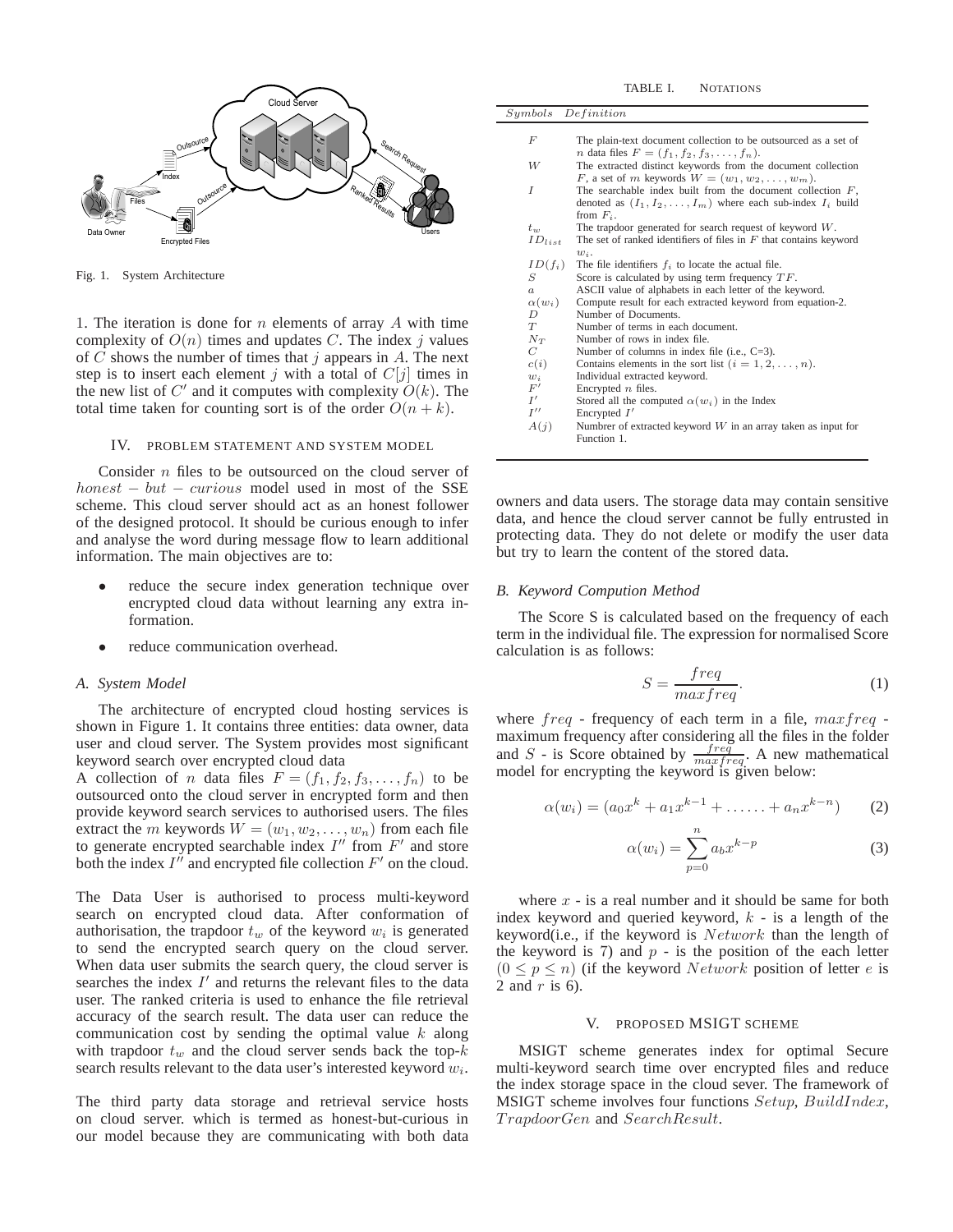**Function 1:** MSD Radix Sort

| <b>Algorithm 1:</b> Most Significant Multi-keyword Search |  |
|-----------------------------------------------------------|--|
| (MSIGT)                                                   |  |

**Initialisation Phase input** : A set of *n* Data Files  $F = (f_1, f_2, \ldots, f_n)$ **output** : Index file generated from extracted keyword I **Function**: BuildIndex $(K, F)$ **for**  $f_i \leftarrow 1$  **to** n **do** *each file*  $f_i \in F$ ; Scan  $F$  and Extract the distinct word in  $f_i$ , denoted as a  $W = (w_1, w_2, w_3, \dots w_n)$ ; Normalised and filter the stopwords from W; **for**  $j \leftarrow 1$  **to** m **do** *each file*  $w_i \in W$ ; 1) Calculate the Score S for each keyword  $w_i$  according to equation 1; 2)  $MSD()$  to sort the Index  $I$ ; 3) Compute  $\alpha(w_i)$  for each keyword  $w_i$ according to equation 2; 4) Store the  $\langle id(f_i) || \alpha(w_i) || S \rangle$  as an element in the posting list of  $I'$ ; 5) Encrypt the Index file  $I'$ ; 6) Replace  $I'$  with  $I''$ **return** I ′′;

- $Setup(\lambda)$ : The secure input parameter  $\lambda$  generates Public Key( $PK$ ) and Secret Key( $SK$ ) for the Most significant digit searchable encryption scheme. The data owner distributes Secret Key to the authorised users.
- $BuildIndex(F, PK)$ : The collection of files F extracts the unique keyword to construct the searchable index I. Sorting is based on the MSD radix sort technique and computes keywords according to Equation 2 in the searchable index  $I'$ . The searchable index  $I'$ also contains frequency based relevance score and file  $IDs$ . Finally, the searchable index  $I'$  is encrypted into  $I''$  with  $\overrightarrow{PK}$ , the output  $I''$  is uploaded to the cloud storage space.
- $TrapdoorGen(I', t_w)$ : The data user generates secure trapdoor  $t_w$  corresponding to the interested query keyword request Q. the multi-keyword request encrypts into a secure trapdoor  $t_w$  to search on the encrypted data  $I'$ .
- Search Results  $(I', t_w)$ : On receiving the Secure trapdoor  $t_w$ . The cloud server computes and returns the matched file IDs and relevant score gets back to the users in the descending order. The top- $k$  matched files is sent back in a ranked sequence based on the relevance score. Top- $k$  files are securely retrieved without learning anything about the search keyword and index  $I'$ .

The framework of the Algorithm 1 can be built in two phases: (i) initialisation phase and (ii) retrieval phase. The initialisation phase involves Setup and BuildIndex functions. The Setup function processes on data owner side to generate SK and PK for individual authorised users. BuildIndex function involves operations on plain-text and generates secure searchable index from the plain-text files F. The searchable index  $(n \times 3)$  matrix involves extracted keyword, file IDs and score for convenient retrieval of data from the Function 1 and the initialisation phase. For security concerns, most of the work is conducted on the data owner side. The details of the initialisation and retrieval phase is described below:

## **Initialisation Phase:**

- The data owner generates Secret  $Key(SK)$  and Public  $Key(PK)$  for the *MSIGT* scheme by calling the function  $KeyGen(\lambda)$ . The data owner shares the secret key $SK$  with the authorised data users to access cloud data files  $f_i(1 \leq i \leq n)$ .
- The data owner extracts the collection of  $m$  keywords  $W=(w_1, w_2, w_3, \ldots, w_m)$  from the scanned files where  $W = (w_i | 1 \le i \le m)$  and then filters the stop words from  $W$  and term frequency  $TF$ . Compute for each file  $f_i$  belonging to F, the score S is calculated according to Equation 1. The data owner builds a  $(n \times 3)$  matrix to store the extracted keywords in the form  $(w_i||ID(f_i)||S)$  into the index file I. W is the Extracted keywords after filtering the stopword,  $ID(f_i)$  is the file identifiers for F files and S is a score calculated by normalised term frequency  $(TF)$ .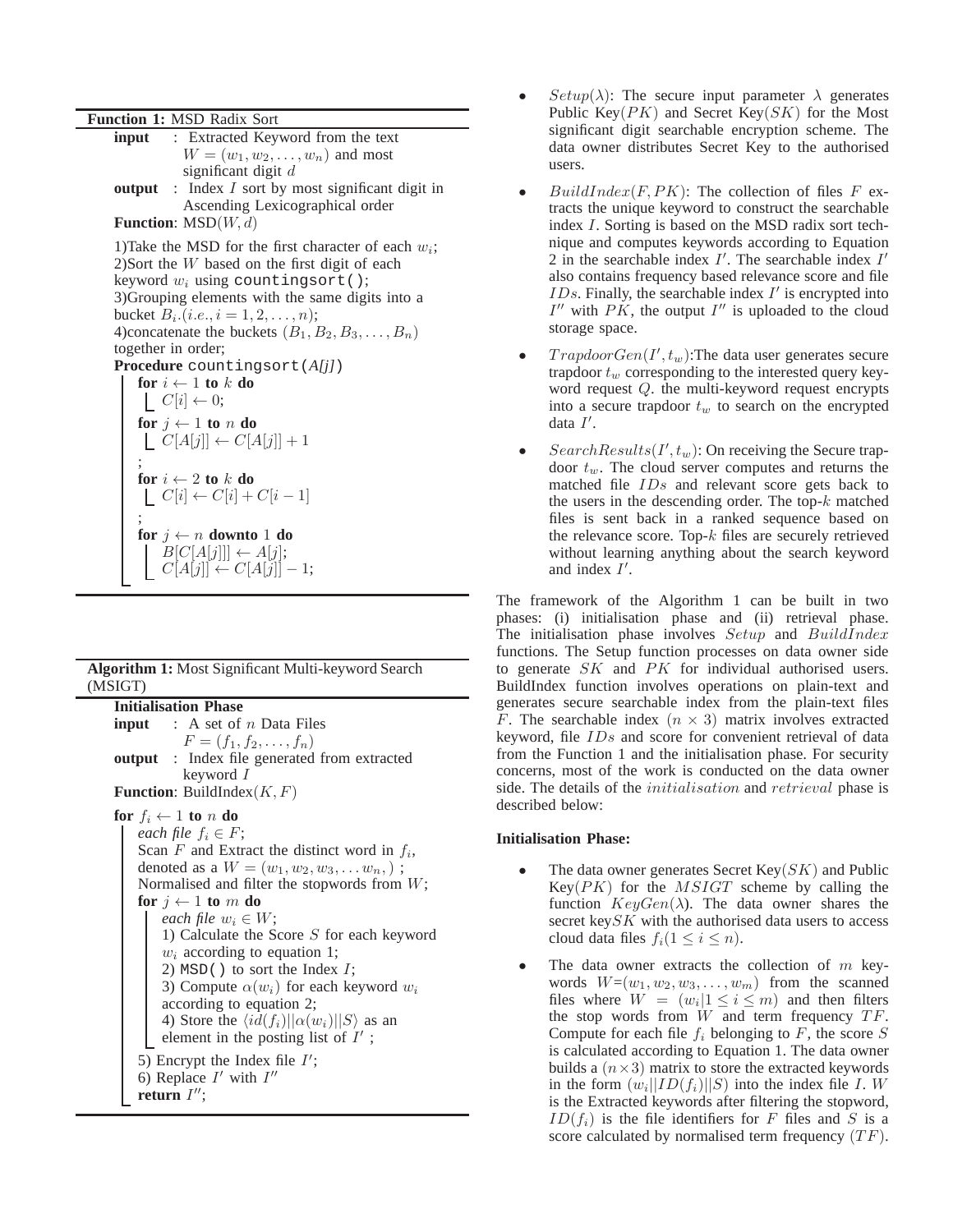

Fig. 2. Comparison of Index Generation Time based on Number of Keywords.



Fig. 3. Comparison of Index Generation Time over Number of Documents in Dataset.

The index file  $I$  is sorted by using MSD Radix sort  $Function1$ . The explanation is elaborated in session 3. The counting sort function the group elements with the same MSC into a bucket  $B_i(i = 1, 2, \ldots, n)$  and then concatenates the buckets  $B_i = (B_1, B_2, \ldots, B_n)$ together in lexicographical order. After sorting all the extracted keyword present in the index file I, each keyword is encrypted according to Equation -2. Now the searchable index file  $I'$  is partially encrypted.

The data owner encrypts both the Searchable index file  $I' = (v_i'|1 \leq i \leq n)$ , where  $v_i' = (\alpha(w_i||ID(f_i)||S))$ into  $I''$  and the file  $F = (f_1, f_2, \ldots, f_n)$  into  $F' =$  $(f'_1, f'_2, \ldots, f'_n)$  with cryptology techniques and then the  $I''$  and  $F'$  is outsourced to the cloud storage space.

## VI. PERFORMANCE EVALUATION

The overall performance of our proposed scheme on the real data set: National Science Foundation Research Awards Abstracts 1990-2003 [23]. The experiment environment involves a server and a client. The entire system is conducted in Java language platform CPU E31220 @3.10GHz Quad Core processor. The index file  $I''$  and the encrypted collection of files  $F'$  is stored on the commercial public cloud, Amazon cloud services like S3 (simple storage service). The storage cost of MSIGT scheme is analyzed and then experiments are performed to test index generation and score calculation time over the cloud data. The MSIGT scheme is compared with  $T RSE$  [20] scheme.

TABLE II. SCORE CALCULATION TIME

| Number<br>of<br>Keywords | [20]<br><b>TRSE</b><br>$(in$ ms $)$ | <b>MSIGT</b><br>$(in \, ms)$ | Number<br>of Files | <b>TRSE</b><br>[20]<br>(in s) | <b>MSIGT</b><br>(in s) |
|--------------------------|-------------------------------------|------------------------------|--------------------|-------------------------------|------------------------|
| 500                      | 12                                  | 1.6                          | 500                | 204.605                       | 0.041                  |
| 1000                     | 88                                  | 3.42                         | 1000               | 1023.262                      | 0.096                  |
| 1500                     | 165                                 | 4.03                         | 1500               | 2847.288                      | 0.120                  |
| 2000                     | 292                                 | 4.30                         | 2000               | 5478.250                      | 0.190                  |
| 2500                     | 509                                 | 4.75                         | 2500               |                               | 0.220                  |
| 3000                     | 949                                 | 5.07                         | 3000               |                               | 0.255                  |
| 3500                     | 1464                                | 5.41                         | 3500               |                               | 0.408                  |
| 4000                     | 2121                                | 6.06                         | 4000               |                               | 0.574                  |
| 96247                    |                                     | 1487                         | 10000              |                               | 1.482                  |

#### *A. Computation Cost on Owner Side*

Table II shows the experimental results of the score calculation time based on the word size and files. The time complexity of score calculation in TRSE is  $O(D \times T)$ , which is more than the time complexity of MSIGT scheme with  $O(N_T)$ . As an example TRSE scheme takes  $(D \times T) = 1000$  $\times$  20387  $\approx$  20 million elements, the time taken to compute 20 million elements is 1023 seconds. In MSIGT scheme,  $N_T$  $\approx$  0.3 million elements and takes 0.091 seconds to compute the score calculation. Table II shows for different set of files in both the schemes; the number of files increases linearly with increase in time. The analysis shows that TRSE scheme takes more time to compute score calculation than MSIGT scheme.

Figure 2 and Figure 3 shows the index generation time over TRSE and MSIGT scheme. The index generation time complexity of TRSE is  $O(D \times T)$ . The MSIGT scheme index generation time complexity is  $O(N_T \times C)$ . If D=5, T=500,  $D \times T = 5 \times 500 = 2500$  elements takes 133 milliseconds to generate an index in TRSE scheme. For the same number of files,  $N_T$ =623,  $C=3$ ,  $N_T \times C = 623 \times 3 = 1869$  elements takes 122 milliseconds to generate an index in MSIGT scheme. The number of documents increases linearly with increase in the index generation time. Figure 3 shows that with  $D=1,000$  and T=20,387,  $D \times T$  i.e. 1,000×20387  $\approx$  20 million elements and these elements takes 1462 seconds for index generation in TRSE scheme. For the same set of 1000 files,  $N_T = 2.93,842$ elements,  $C=3$ ,  $N_T \times C = 2,93,842 \times 3 = 8,81,526$  elements takes 363 seconds to compute an index generation in MSIGT scheme. In TRSE scheme, index generation time is more in comparison with MSIGT scheme.

## VII. CONCLUSION

We have proposed a MSIGT over encrypted cloud data that supports efficient index generation time. MSD radix sort algorithm is used to sort the keywords in the index file and counting sort algorithm is used to group the keywords with the same ASCII value into a bucket. The proposed MSIGT scheme is more efficient than the existing TRSE scheme [20] and also supports a large number of data files. MSIGT scheme reduces computation and index generation overhead in comparison to earlier TRSE scheme. Finally, the proposed MSIGT algorithm is evaluated on the real data set which shows reduction in index generation time.